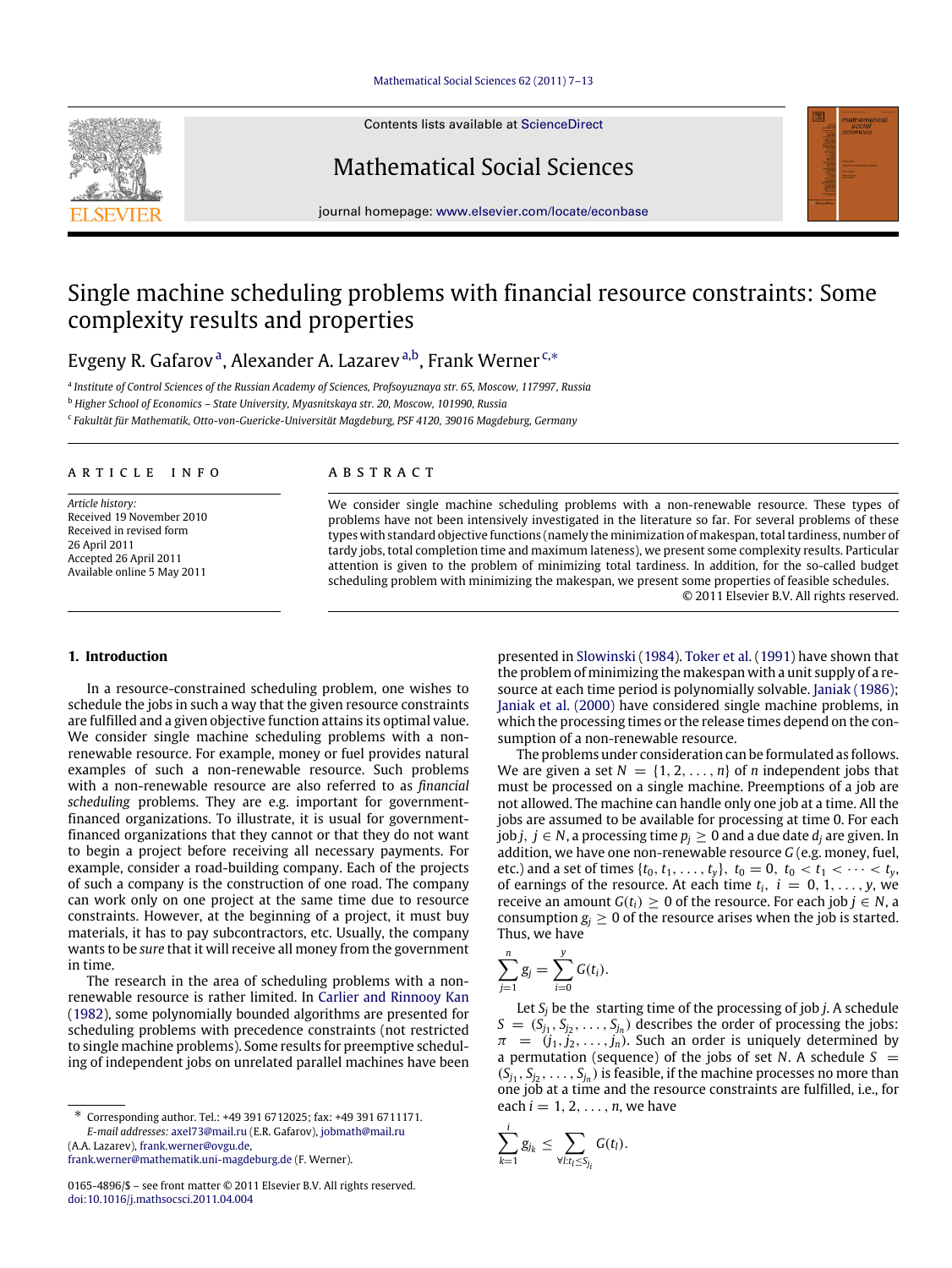Moreover, we will call the sequence  $\pi$  a schedule as well since one can compute  $S = (S_{j_1}, S_{j_2}, \ldots, S_{j_n})$  in  $O(n)$  time by applying a list scheduling algorithm to the sequence  $\pi$  . Then  $C_{j_k}(\pi) = S_{j_k} + p_{j_k}$ denotes the completion time of job  $j_k$  in schedule  $\pi$  . If  $\mathcal{C}_j(\pi) > d_j$ , then job *j* is tardy and we have  $U_i = 1$ , otherwise  $U_i = 0$ . Moreover, let  $T_j(\pi) = \max\{0, C_j(\pi) - d_j\}$  be the tardiness of job *j* in schedule  $\pi$  . We denote by  $\mathcal{C}_{\text{max}} = \mathcal{C}_{j_n}(\pi)$  the makespan of schedule  $\pi$  and by  $L_i(\pi) = C_i(\pi) - d_i$  the lateness of job *j* in  $\pi$ . In this paper, notation  $\{\pi\}$  denotes the set of jobs contained in sequence  $\pi$ . Notation  $i \in \pi$ means  $i \in {\pi}$ .

The single machine problem with a non-renewable resource and the minimization of the makespan  $C_{\text{max}}$  is denoted as  $1|NR|$ C<sub>max</sub>. The corresponding problem of minimizing total tardiness  $C_{\text{max}}$ . The corresponding problem of minimizing total tardiness  $\sum_{j=1}^{n} T_j(\pi)$  is denoted as 1|NR|  $\sum T_j$ . In a similar way, we use the notations 1|NR|  $\sum C_j$ , 1|NR|  $\sum U_j$  and 1|NR| $L_{\rm max}$  for the problems of minimizing total completion time, the number of tardy jobs and maximum lateness.

The rest of this paper is organized as follows. In Section [2,](#page-1-0) we present some complexity results for the single machine problems mentioned above. In Section [3,](#page-1-1) we consider problem 1|*NR*| ∑*T<sup>j</sup>* and prove that this problem is *NP*-hard even for the special case of equal processing times. We also investigate some properties of further special cases of this problem. The budget scheduling problem of minimizing the makespan is considered in Section [4.](#page-5-3)

#### <span id="page-1-0"></span>**2. Some complexity results**

In [Table 1,](#page-2-0) we summarize the complexity results derived in this section. In this table, we refer to the partition and 3-partition problems which are as follows.

*Partition problem*.

A set  $N = \{b_1, b_2, \ldots, b_n\}$  of numbers is given with  $b_1 \geq b_2 \geq$  $\cdots \ge b_n > 0$  and  $b_i \in Z_+, i = 1, 2, \ldots, n$ . Does there exist a subset  $N' \subseteq N$  such that

$$
\sum_{i\in N'}b_i=\frac{1}{2}\sum_{i=1}^n b_i?
$$

It is known that this problem is *NP*-complete in the ordinary sense [\(Garey](#page-5-4) [and](#page-5-4) [Johnson,](#page-5-4) [1979\)](#page-5-4). There exists a pseudopolynomial algorithm for this problem [\(Garey](#page-5-4) [and](#page-5-4) [Johnson,](#page-5-4) [1979\)](#page-5-4).

The 3-partition problem is to decide whether a given set of integers can be partitioned into triplets that all have the same sum. More precisely:

3-*Partition problem*.

A set  $N = \{b_1, b_2, \ldots, b_n\}$  of  $n = 3m$  positive integers is given, where  $\sum_{i=1}^{n} b_j = mB$  and  $\frac{B}{4} < b_j < \frac{B}{2}$ ,  $j = 1, 2, ..., n$ . Does there exist a partition of *N* into *m* subsets *N*1, *N*2, . . . , *N<sup>m</sup>* such that each subset contains exactly three numbers and the sum of the numbers in each subset is equal, i.e.,

$$
\sum_{b_j\in N_1}b_j=\sum_{b_j\in N_2}b_j=\cdots=\sum_{b_j\in N_m}b_j=B?
$$

The 3-partition problem is *NP*-complete in the strong sense [\(Garey](#page-5-4) [and](#page-5-4) [Johnson,](#page-5-4) [1979\)](#page-5-4).

<span id="page-1-2"></span>**Theorem 1.** *The problems*  $1|NR|C_{\text{max}}$ ,  $1|NR$ ,  $d_j = d|\sum T_j$ ,  $1|NR|\sum T_j$ *U<sup>j</sup> and* 1|*NR*|*L*max *are NP-hard in the strong sense, and the problem*  $1|NR| \sum C_j$  *is NP-hard.* 

**Proof.** For all problems except the last one, we give reductions from the 3-partition problem.

1. First, we consider the problem  $1|NR|C_{\text{max}}$ . Given the instance of the 3-partition problem, we define an instance of problem 1|*NR*| $C_{\text{max}}$  as follows. There are *n* jobs with  $g_j = p_j = b_j$ ,  $j =$ 1, 2, . . . , *n*. The times of earnings of the resource are given by  ${t_0, t_1, \ldots, t_{m-1}} = {0, B, 2B, \ldots, (m-1)B}$  and  $G(t_0)$  =  $G(t_1) = \cdots = G(t_{m-1}) = B$ . It is obvious that  $C_{\text{max}} = mB$  if and only if the answer for the 3-partition problem is ''YES''. In this case, there are no idle times in an optimal schedule.

- 2. For the problems  $1|NR$ ,  $d_j = d \sum T_j$ ,  $1|NR| \sum U_j$  and  $1|NR|L_{\text{max}}$ , we define in addition to the above data  $\overline{d_j} = d = mB$  for  $j = 1, 2, \ldots, n$ . Then  $\sum T_j = 0$  holds if and only if the answer for the 3-partition problem is "YES". Similarly, we have  $\sum U_j =$ 0 and *L*max = 0 if and only if the answer for the 3-partition problem is "YES".
- 3. Finally, we prove the NP-hardness of the problem  $1|NR| \sum C_j$ . It is known that the problem  $1|r_j| \sum C_j$  is NP-hard in the strong sense [\(Lenstra](#page-6-2) [et al.,](#page-6-2) [1977\)](#page-6-2).

The reduction from the problem  $1|r_j| \sum C_j$  to the problem  $1|NR|$  $\sum C_j$  can be described as follows. For the problem  $1|r_j| \sum C_j$ , there are given *n* jobs with  $r_1 \leq r_2 \leq \cdots \leq r_n$ . We consider the following instance of the problem  $1|NR| \sum C_j$ . There are *n* jobs and the times of earnings of the resource are given by  $t_1 =$  $r_1, t_2 = r_2, \ldots, t_n = r_n$ . Moreover, let  $G(t_i) = g_i = 10^{i-1}$ ,  $i =$ 1, 2, . . . , *n*. If there are several jobs *l*, *l* + 1, . . . , *m* − 1, *m*, with the same release date, then we assume  $G(t_l) = \sum_{j=l}^{m} g_j$  $\sum_{j=1}^{m} 10^{j-1}$ . Note that we have

$$
\sum_{i=1}^k g_k = 1 \cdot \frac{10^k - 1}{10 - 1} < 10^k = g_{k+1}, \quad 1 \leq k < n,
$$

i.e., for any feasible schedule, we have  $S_{k+1} \ge t_{k+1} = r_{k+1}$ .

It is obvious that there is a one-to-one correspondence between feasible schedules for both problems and the corresponding objective function values. Therefore, the problem  $1|NR| \sum C_j$ is *NP*-hard. Here we proved only NP-hardness in the ordinary sense, since the maximal length MAX(*I*) of the input of this special instance *I* is not bounded from above by a polynomial in the length of the input of the original instance.  $\Box$ 

**Theorem 2.** *The problem*  $1|NR, d_j = d \sum T_j$  *is not in APX, where APX is the class of optimization problems that allow polynomial-time approximation algorithms with an approximation ratio bounded by a constant.*

**Proof.** For the proof, it suffices to note that the special case of the problem 1|NR,  $d_j = d_j \sum T_j$  with the optimal value  $\sum T_j = 0$  is  $NP$ -hard in the strong sense.  $\Box$ 

## <span id="page-1-1"></span>**3. Problem 1**|*NR*| ∑*T<sup>j</sup>*

The classical scheduling problem  $1 \parallel \sum T_j$  is *NP*-hard in the ordinary sense [\(Du](#page-5-5) [and](#page-5-5) [Leung,](#page-5-5) [1990;](#page-5-5) [Lazarev](#page-5-6) [and](#page-5-6) [Gafarov,](#page-5-6) [2006\)](#page-5-6). A dynamic programming algorithm of pseudo-polynomial time complexity  $O(n^4 \sum p_j)$  has been proposed by [Lawler](#page-5-7) [\(1977\)](#page-5-7). The state-of-the-art algorithms by [Szwarc](#page-6-3) [et al.\(1999\)](#page-6-3) can solve special instances [\(Potts](#page-6-4) [and](#page-6-4) [Van](#page-6-4) [Wassenhove,](#page-6-4) [1982\)](#page-6-4) of this problem for  $n \leq 500$  jobs. Some polynomially solvable special cases for the problem 1  $\parallel \sum T_j$  have been given, e.g., by [Lazarev](#page-6-5) [and](#page-6-5) [Werner](#page-6-5) [\(2009\)](#page-6-5).

We start this section with the consideration of sub-problem 1|*NR*,  $p_j = p \sum T_j$  with equal processing times. Then in the second subsection, we give a proof of *NP*-hardness for the special case 1|*NR*,  $d_j = d$ ,  $g_j = g \sum T_j$ . In the last subsection, we present some properties of problem  $1$ |NR|  $\sum T_j$  with arbitrary processing times.

*3.1. Special case*  $1|NR, p_j = p \geq T_j$ 

For this special case, we can present the following trivial result.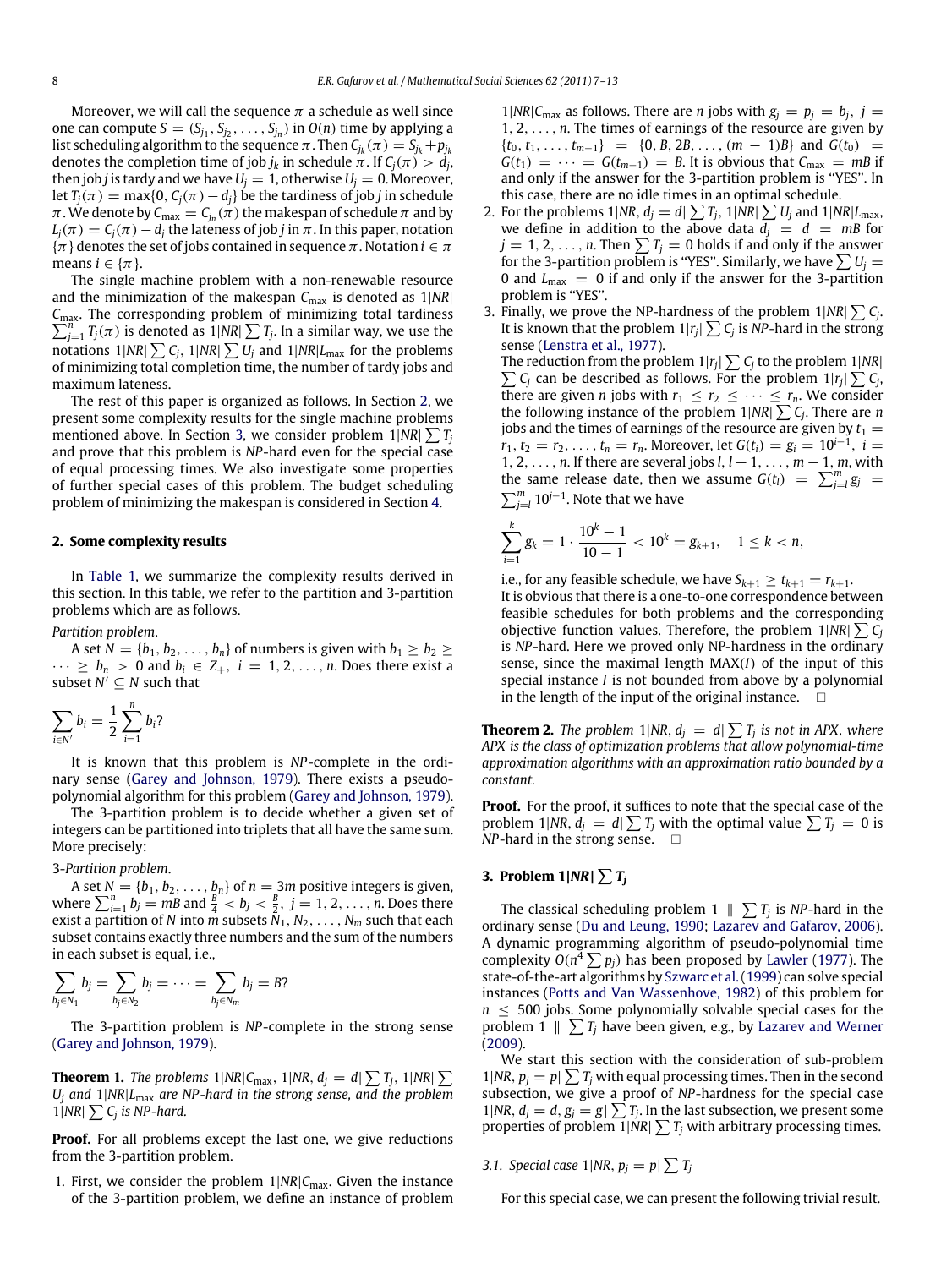<span id="page-2-0"></span>

| Table 1                                |
|----------------------------------------|
| An overview on the complexity results. |

| Obj. func.                                        | Special case                                                                                          | NP-hardness, solution algorithm                                                                                                                                                                                                                             |
|---------------------------------------------------|-------------------------------------------------------------------------------------------------------|-------------------------------------------------------------------------------------------------------------------------------------------------------------------------------------------------------------------------------------------------------------|
| $C_{\text{max}}$<br>$\sum U_i$                    |                                                                                                       | NP-hard in the strong sense (reduction from the 3-partition<br>problem, see Theorem 1)<br>NP-hard in the strong sense (Theorem 1)                                                                                                                           |
| $L_{\rm max}$                                     |                                                                                                       | NP-hard in the strong sense (Theorem 1)                                                                                                                                                                                                                     |
| $\sum C_i$<br>$\overline{\sum}~T_i$<br>$\sum T_i$ | $d_i = d$<br>$g_i = g$                                                                                | NP-hard (reduction from problem $1 r_i  \sum C_i$ , see Theorem 1)<br>NP-hard in the strong sense (reduction from the 3-partition<br>problem, see Theorem 1)<br><i>NP</i> -hard (problem $1 \parallel \sum T_i$ is a sub-case)                              |
| $\sum T_i$                                        | $p_i = p$                                                                                             | NP-hard (reduction from the partition problem, see Theorem 4)<br>(in addition:                                                                                                                                                                              |
| $\sum T_i$<br>$\sum T_i$                          | $d_i = d, g_i = g$<br>$p_i = p, g_1 \leq g_2 \leq \cdots \leq g_n, d_1 \leq d_2 \leq \cdots \leq d_n$ | $1 \parallel \sum T_i \propto 1   p_i = p$ , $G(t) = 1$ , $t = 0, 1,  \mid \sum T_i$ <sup>a</sup><br>NP-hard (reduction from the partition problem, see Theorem 6)<br>Polynomially solvable (see Lemma 1), optimal solution:<br>$\pi^* = (1, 2, \ldots, n)$ |

<span id="page-2-1"></span>a The notation *P*1 ∝ *P*2 means that problem *P*1 can be polynomially reduced to *P*2.

**Remark 1.** For the problem  $1|NR, p_j = p| \sum T_j$ , there exists an optimal schedule which has the structure  $\pi = (\pi_1, \pi_2, \dots, \pi_y)$ , where the jobs in the partial schedule  $\pi_i$ ,  $i = 1, 2, \ldots, y$ , (for the definition of *y*, see the description of this problem in Section [1\)](#page-0-4) are processed in EDD (earliest due date) order.

<span id="page-2-2"></span>In addition, we obtain the following polynomially solvable case.

**Lemma 1.** For the special case of the problem  $1|NR, p_j = p|\sum T_j$ *with*  $g_1 \leq g_2 \leq \cdots \leq g_n$ ,  $d_1 \leq d_2 \leq \cdots \leq d_n$ , the schedule  $\pi^* = (1, 2, \ldots, n)$  *is optimal.* 

**Proof.** The proof of polynomial solvability of this special case is trivial. For the two sequences  $\pi = (\pi_1, k, l, \pi_2)$  and  $\pi' =$  $(\pi_1, l, k, \pi_2)$ , where  $l < k$ , we have

$$
\sum_{j=1}^{n} T_j(\pi) - \sum_{j=1}^{n} T_j(\pi') \ge (T_k(\pi) + T_l(\pi)) - (T_k(\pi') + T_l(\pi'))
$$
  
\n
$$
\ge 0
$$

since  $C_l(\pi') \leq C_k(\pi), C_k(\pi') \leq C_l(\pi)$  and  $d_l \leq d_k$ .  $\Box$ 

Next, we consider a more specific situation, namely a subproblem denoted as  $1|NR : \alpha_t = 1, p_j = p | \sum T_j$  (see below). After proving *NP*-hardness of this special case, we consider another special case denoted as 1|NR,  $G(t) = M$ ,  $p_j = p / \sum T_j$  and derive a relation between these two sub-problems. Then we give a proof of *NP*-hardness for problem 1|*NR*,  $p_j = p / \sum T_j$ .

Now we consider the situation, where the times of earnings of the resource are given by  $\{t_1, t_2, ..., t_y\} = \{1, 2, ..., \sum g_j\}, t_1 =$  $1, t_2 = 2, \ldots, t_y = \sum g_j$ , and  $G(t_i) = 1$  for  $i = 1, 2, \ldots, y$ . This condition is denoted as  $\alpha_t = 1$  [\(Toker](#page-6-1) [et al.,](#page-6-1) [1991\)](#page-6-1). Therefore, we can denote this problem as  $1|NR: \alpha_t = 1, p_j = p \sum T_j$ .

<span id="page-2-4"></span>**Theorem 3.** *The problem*  $1|NR: \alpha_t = 1, p_j = p | \sum_i T_j$  *is NP-hard.* 

**Proof.** We give the following reduction from the problem 1  $\parallel$  $\sum T_j$ . Given an instance of the problem 1  $\parallel$   $\sum T_j$  with processing times  $p'_j$  and due dates  $d'_j$  for  $j = 1, 2, ..., n$ , we construct an instance of problem 1|NR :  $\alpha_t = 1$ ,  $p_j = p / \sum T_j$  as follows. Let  $g_j = p'_j, p_j = 0$  and  $d_j = d'_j$  for  $j = 1, 2, \ldots, n$ . Then both problems are equivalent.  $\square$ 

It can be noted that the special case 1|NR :  $\alpha_t = 1, p_j = 0$ |  $\sum T_j$ can be solved in  $O(n^4\sum g_j)$  time by Lawler's algorithm [\(Lawler,](#page-5-7) [1977\)](#page-5-7) since we obtain a problem 1  $\parallel \sum T_j$  with processing times  $g_j$ . Later in [Theorem 4,](#page-3-0) we will present another *NP*-hardness proof for the problem  $1|NR: p_j = p \geq T_j$ . The reason for this is as follows. Let *I* be an instance of the problem 1|NR :  $p_j = p / \sum T_j$  and x be a string of the form

"
$$
p, d_1, d_2, ..., d_n, g_1, g_2, ..., g_n, t_0, t_1,
$$
  
...,  $t_y, G(t_0), G(t_1), ..., G(t_y)$ ",

encoding the instance *I* under a reasonable encoding scheme *e*. According to the definition in [Garey](#page-5-4) [and](#page-5-4) [Johnson](#page-5-4) [\(1979\)](#page-5-4), we have LENGTH[*I*] =  $n + y$ . In fact, the string *x* consists of  $2n + 2y + 3$ numbers. However, if we consider the problem  $1|NR: \alpha_t = 1$ ,  $p_j =$ 0|  $\sum T_j$  as a special case of the problem 1|NR :  $p_j = p/\sum T_j$ and use the same encoding scheme, then LENGTH[ $I$ ] =  $n + y$  =  $n + \sum g_j$ , i.e., the length of the input is pseudo-polynomial. Since, as mentioned above, the problem  $1|NR: \alpha_t = 1, p_j = 0 | \sum T_j$  can be solved in  $O(n \sum g_j)$  time by Lawler's algorithm, the complexity of this algorithm would polynomially depend on the input length LENGTH[*I*] =  $n + \sum g_j$ . For this reason, we consider sub-problem 1|*NR* :  $\alpha_t = 1$ ,  $p_j = p / \sum T_j$  as a separate problem and use the encoding scheme *e'*, in which we present an instance as a string

"
$$
p, d_1, d_2, \ldots, d_n, g_1, g_2 \ldots, g_n
$$
",

 $i.e.,  $LENGTH[I] = n$ .$ 

We consider the sub-case of problem  $1|NR, p_j = p| \sum T_j$ , where the times of earnings of the resource are given by  $t_1 = M$ ,  $t_2 =$ 2*M*, ...,  $t_n = nM$  and  $G(t_i) = M$  for all  $i = 1, 2, ..., n$ , where *M* =  $\frac{\sum g_j}{n}$  such that *M* ∈ *Z*<sub>+</sub>. We denote this special case by 1|*NR*,  $G(t) = M$ ,  $p_j = p | \sum T_j$ .

Two instances of problems  $1|NR: \alpha_t = 1, p_j = p / \sum T_j$  and 1|*NR*,  $G(t) = M$ ,  $p_j = p \sum T_j$  are called corresponding, if all parameters  $d_j$ ,  $p_j$ ,  $g_j$ ,  $j = 1, 2, \ldots, n$ , for the two instances are the same.

Now we investigate a relation between the values of the objective function  $\sum T_j$  for two corresponding instances. First, we show that these two instances can have different optimal sequences (see [Lemma 2\)](#page-2-3). Then we consider the special case of  $d_j = 0$  for  $j = 1, 2, ..., n$  such that the objective function  $\sum T_j$  turns into the special case of  $\sum C_j$ , and we investigate the difference between the function values of the same sequence for the two problems mentioned above (see [Lemmas 3](#page-3-1) and [4\)](#page-3-2).

<span id="page-2-3"></span>**Lemma 2.** *There exist two corresponding instances of the problems*  $1|NR: \alpha_t = 1, p_j = p \sum T_j$  and  $1|NR, G(t) = M, p_j = p \sum T_j$ *which have different optimal schedules.*

**Proof.** We consider an instance with  $n = 2$  jobs and  $p_1 = p_2$ 1,  $g_1 = 1$ ,  $g_2 = 5$ ,  $d_1 = 7$ ,  $d_2 = 6$ . For problem 1|NR :  $\alpha_t =$  $1, p_j = p \mid \sum T_j$ , we have  $\sum T_j(\pi^1) = 0$  and  $\sum T_j(\pi^2) = 1$ , where  $\pi^1 = (2, 1)$  and  $\pi^2 = (1, 2)$ . On the other hand, for the problem 1|*NR*,  $G(t) = M$ ,  $p_j = p \sum T_j$ , we have  $\sum T_j(\pi^1) = 2$ and  $\sum T_j(\pi^2) = 1$ . Thus, the above two instances have different optimal schedules.  $\square$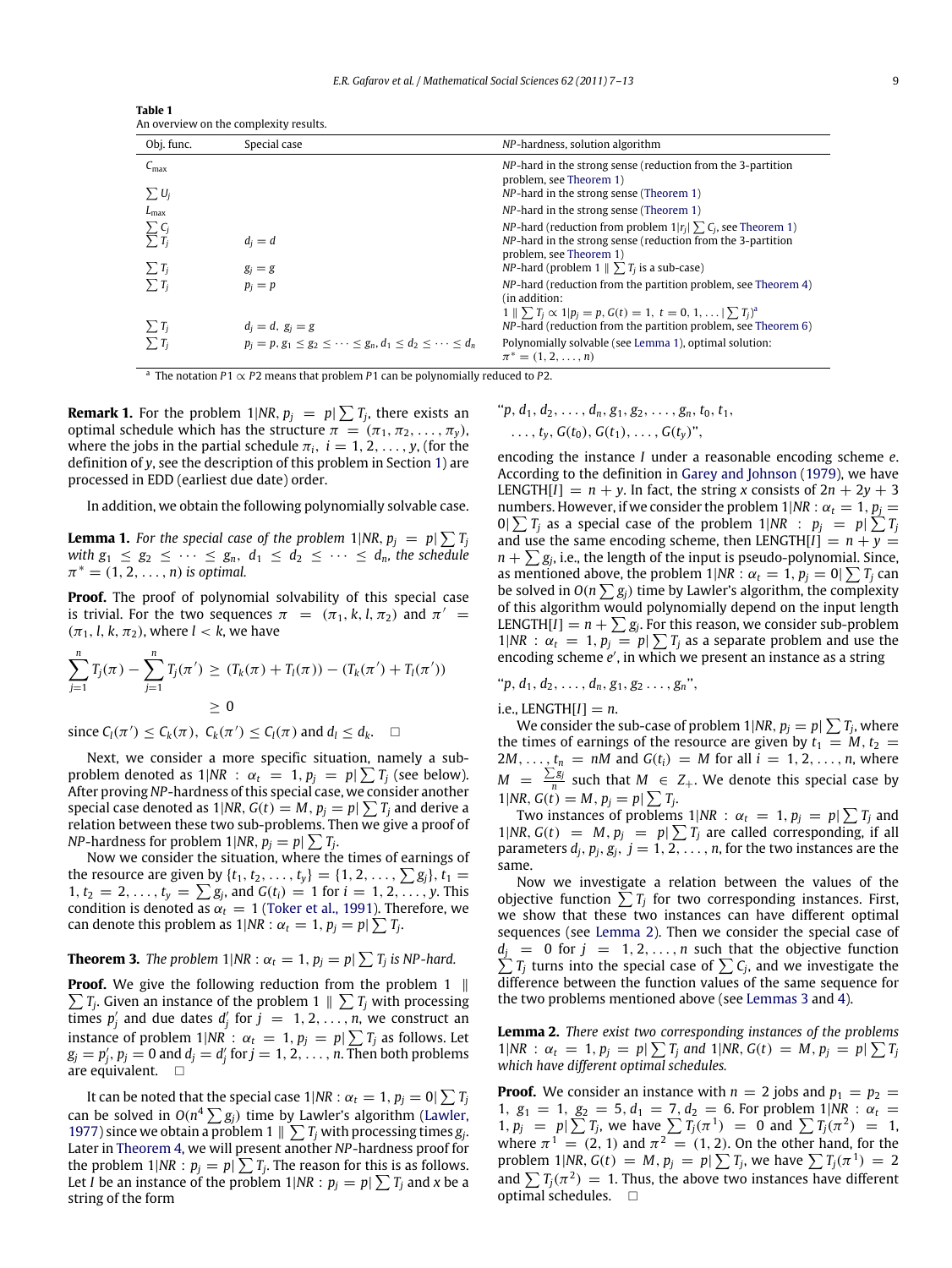Now, let  $d_j = 0$  for  $j = 1, 2, ..., n$ . For two corresponding instances of problems  $1|NR$  :  $\alpha_t = 1, p_j = 1|\sum C_j$  and 1|*NR*,  $G(t) = M$ ,  $p_j = 1 \sum_i C_j$ , let  $C_j(\pi)$  be the completion time of job *j* according to the job sequence  $\pi$  for the first problem and  $C_j'(\pi)$  be the completion time of the same job according to  $\pi$  for the second problem. Then we can prove the following lemma.

<span id="page-3-1"></span>**Lemma 3.** *For two corresponding instances of the problems* 1|*NR* :  $\alpha_t = 1, p_j = 1 | \sum C_j$  and  $1 | NR, G(t) = M, p_j = 1 | \sum C_j$ , we have

$$
\frac{\sum_{j=1}^{n} C'_j(\pi)}{\sum_{j=1}^{n} C_j(\pi)} < 2.
$$
\n(1)

**Proof.** First, we show that inequality

$$
C_j'(\pi) - C_j(\pi) \le M - 1 \tag{2}
$$

holds for each job *j*, *j* = 1, 2, . . . , *n*. We denote  $S'_j(\pi) = C'_j(\pi)$  –  $p_j = C'_j(\pi) - 1.$ 

Let  $\pi = (1, 2, \ldots, i, i + 1, \ldots, j, \ldots, n)$ . Then there exists a natural number *k* such that

 $S_{i-1}(\pi) < (k-1)M \leq S_u(\pi) < kM$ 

for  $u = i$ ,  $i + 1, \ldots, j$ . In addition, it is obvious that

$$
S'_u(\pi) < (k+1)M
$$

for  $u = i$ ,  $i + 1, \ldots, j$ . If the jobs  $i, i + 1, \ldots, j$  are processed from time *kM* in schedule  $\pi$  for problem 1|NR,  $G(t) = M$ ,  $p_j = 1 | \sum_i C_j$ , then  $S_i(\pi) > (k-1)M$  and

$$
S'_{j}(\pi) - kM = \sum_{l \in \{i, i+1, \dots, j-1\}} p_{l} = j - i < S_{j}(\pi) - (k-1)M.
$$

Thus, inequality [\(2\)](#page-3-3) holds.

Moreover, we have  $C_{\text{max}}(\pi) \ge nM + 1$  since  $t = nM$  is the last time of earnings of the resource, i.e., *nM* is a lower bound for  $C_{\text{max}}$ and *C* ′ max. Hence, we get

$$
\sum_{j=1}^n C'_j(\pi) - \sum_{j=1}^n C_j(\pi) \le n(M-1) < C_{\max}(\pi) < \sum_{j=1}^n C_j(\pi).
$$

Therefore, inequality [\(1\)](#page-3-4) holds.  $\square$ 

<span id="page-3-2"></span>**Lemma 4.** *There exists an instance of the problems*  $1|NR : \alpha_t =$ 1,  $p_j = 1 | \sum C_j$  and 1|NR,  $G(t) = M$ ,  $p_j = 1 | \sum C_j$  for which we *have*

$$
\frac{\sum_{j=1}^n C'_j(\pi)}{\sum_{j=1}^n C_j(\pi)} \approx 2 - \frac{1}{n}.
$$

**Proof.** Let us consider the following instance. There are given *n* jobs with  $g_j = 1, j = 1, 2, ..., n - 1$  and  $g_n = nM - (n - 1)$ , where  $M = n^3 \sum_{j \in N \setminus \{n\}} g_j$ . For schedule  $\pi = (1, 2, \ldots, n)$ , using inequality [\(2\)](#page-3-3) in the proof of [Lemma 3,](#page-3-1) we obtain

$$
\sum_{j=1}^{n-1} C'_j(\pi) - \sum_{j=1}^{n-1} C_j(\pi) = (n-1)(M-1).
$$

Moreover, we have

$$
C_n = C_{\text{max}} = C'_n = nM + 1.
$$

This yields

$$
\sum_{j=1}^{n} C_j(\pi) = 2 + 3 + \dots + n + nM + 1
$$

$$
= \frac{n(n+1)}{2} - 1 + nM + 1.
$$

Let *n* be fixed. Then we obtain

<span id="page-3-4"></span>
$$
\lim_{M \to \infty} \frac{\sum_{j=1}^{n} C'_j(\pi)}{\sum_{j=1}^{n} C_j(\pi)} = \lim_{M \to \infty} \frac{(n-1)(M-1) + \frac{n(n+1)}{2} + nM}{\frac{n(n+1)}{2} + nM}
$$

$$
= \frac{2n-1}{n}
$$

$$
= 2 - \frac{1}{n}.\quad \Box
$$

<span id="page-3-3"></span> $\sum T_j$ , where the number of times of earnings of the resource given Now we consider the sub-case of the problem  $1|NR, p_j = p|$ by  $t_0, t_1, \ldots, t_y$  is less than or equal to *n*, i.e.,  $y \le n$  (we remind the discussion after the proof of [Theorem 3\)](#page-2-4).

<span id="page-3-0"></span>**Theorem 4.** The special case 1|NR,  $p_j = p / \sum T_j$ , where the number *of times of earnings of the resource given by*  $t_0, t_1, \ldots, t_v$  *is less than or equal to n, is NP-hard.*

**Proof.** The reduction is done from the partition problem. We consider an instance of the scheduling problem with *n* jobs and  $p_j = 0$ ,  $g_j = b_j$  for all  $j = 1, 2, \ldots, n$ . Two times of earnings of the resource  $t_0 = 0$  and  $t_1 = M$  are given, where  $M = (n \sum_{j=1}^{n} b_j)^2$  and  $G(t_0) = G(t_1) = \frac{1}{2} \sum_{j=1}^n b_j$ . In addition, the due dates  $d_j = M - g_j$ for  $j = 1, 2, \ldots, n$  are given.

Then all optimal schedules have the form  $\pi = (E, F)$  with the following property. For all jobs  $j \in E$ , we have

$$
C_j(\pi) = 0, \qquad T_j(\pi) = 0, \qquad \sum_{j \in E} g_j \leq \frac{1}{2} \sum_{j=1}^n b_j
$$

and for all jobs  $j \in F$ , we have

$$
C_j(\pi) = M, \qquad T_j(\pi) = M - d_j = g_j.
$$

Then the instance of the partition problem has an answer ''YES'' if and only if in an optimal schedule  $\pi$  of the problem 1|*NR*,  $p_j =$  $p \vert \sum T_j$ , we have

$$
\sum_{j=1}^n T_j(\pi) = \frac{1}{2} \sum_{j=1}^n b_j. \quad \Box
$$

As an immediate corollary of [Theorem 4](#page-3-0) we obtain that the general problem 1|NR,  $p_j = p / \sum T_j$  without the above additional condition is *NP*-hard which is the result presented in [Table 1.](#page-2-0)

3.2. Special case  $1|NR, d_j = d, g_j = g \mid \sum T_j$ 

In this subsection, a proof of *NP*-hardness for the special case 1|*NR*,  $d_j = d$ ,  $g_j = g \mid \sum T_j$  is presented.

We give the following reduction from the partition problem. Denote  $M = \left( n \sum_{j=1}^n b_j \right)^n$ . Let us consider the following instance with the set of jobs  $N = \{1, 2, ..., 2n + 1\}$ :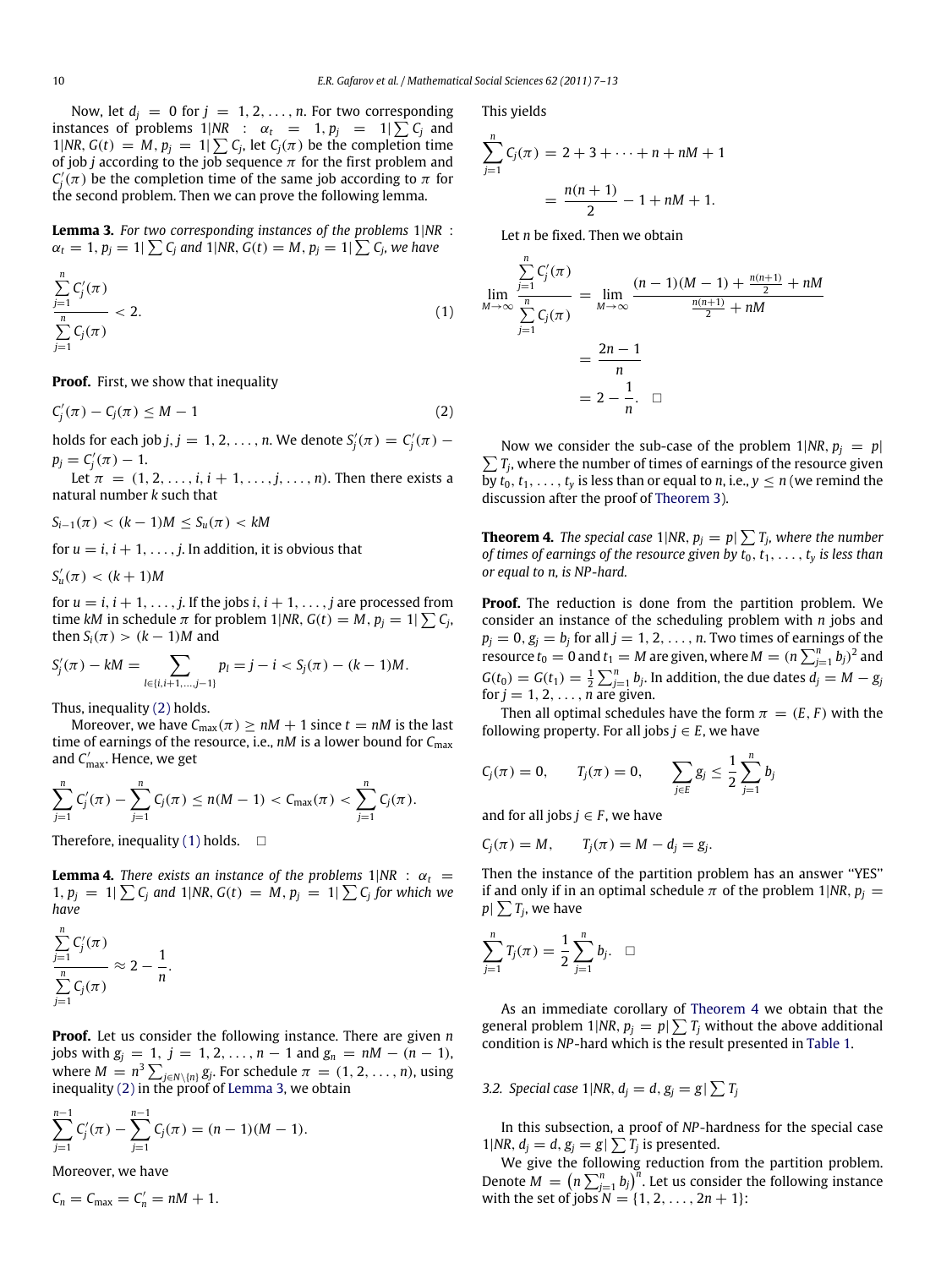$$
\begin{cases}\n p_{2n+1} = 1, & i = 1, 2, \ldots, n, \\
p_{2i} = M^{n-i+1}, & i = 1, 2, \ldots, n, \\
p_{2i-1} = p_{2i} + b_i, & i = 1, 2, \ldots, n, \\
d = \sum_{i=1}^{n} p_{2i} + \frac{1}{2} \sum b_j, \\
g = 1, & G(t_0) = n, \\
t_1 = d, & G(t_1) = 1, \\
t_2 = t_1 + \sum b_j + 1, & G(t_2) = 1, \\
t_3 = t_2 + p_{2n} + b_n, & G(t_3) = 1, \\
\ldots & \ldots & \ldots \\
t_i = t_{i-1} + p_{2(n-i+3)} + b_{n-i+3}, & G(t_i) = 1, \\
\ldots & \ldots & \ldots \\
t_{n+1} = t_n + p_4 + b_2, & G(t_{n+1}) = 1.\n \end{cases} \tag{3}
$$

It is obvious that there are at least  $n+1$  tardy jobs in any feasible schedule. We define a *canonical schedule* as a schedule of the form

$$
(V_{1,1}, V_{2,1}, \ldots, V_{i,1}, \ldots, V_{n,1}, 2n+1, V_{n,2}, \ldots, V_{i,2}, \ldots, V_{2,2}, V_{1,2}),
$$

where

$$
\{V_{i,1}, V_{i,2}\} = \{2i-1, 2i\}, \quad i = 1, 2, \ldots, n.
$$

Moreover, let  $\pi = (E, F)$  and for two partial schedules *E* and *F*, we have  $|\{E\}| = n$  and  $|\{F\}| = n + 1$ . Note that in any canonical schedule, all jobs in sub-sequence *F* are tardy, the last job in subsequence *E* can be tardy or on-time while all other jobs in subsequence *E* are on-time.

**Theorem 5.** *For instance* [\(3\)](#page-4-1)*, there exists an optimal schedule which is canonical.*

**Proof.** Without loss of generality, assume that  $n > 2$  and  $\sum$  $b_i > 2$ .

(1) Let us first prove that job  $V_{1,2}$  (i.e., one of the jobs 1 or 2) is the last job in an optimal schedule. Assume that there exists an optimal schedule  $\pi = (\pi_1, V_{1,1}, \pi_2, V_{1,2}, \pi_3, j)$ . Denote  $P_1 =$  $\sum_{i \in N \setminus \{V_{1,1}, V_{1,2}\}} p_i$ . It is obvious that  $C_{V_{1,2}}(\pi) > 2M^n > t_{n+1}$ . Moreover,  $2M^n - t_{n+1} > 2P_1$ .

Then, for schedule  $\pi' = (\pi_1, V_{1,1}, \pi_2, \pi_3, j, V_{1,2})$ , we have

$$
\sum_{j=1}^{2n+1} T_j(\pi) - \sum_{j=1}^{2n+1} T_j(\pi') \ge (T_{V_{1,2}}(\pi) - T_{V_{1,2}}(\pi'))
$$
  
+  $(T_j(\pi) - T_j(\pi'))$   
 $\qquad \qquad > -P_1 + (C_{V_{1,2}}(\pi) - t_{n+1})$   
 $\qquad \qquad > -P_1 + 2M^n - t_{n+1} > P_1 > 0.$ 

Thus, schedule  $\pi$  is not optimal, and the job  $V_{1,2}$  is the last job in an optimal schedule.

(2) We prove that in an optimal schedule  $\pi = (E, F)$ , the job  $V_{1,1}$  belongs to sub-sequence *E* with  $|\{E\}| = n$ . Assume that  $\pi = (\pi_1, \pi_2, V_{1,1}, \pi_3, V_{1,2})$ , where  $\pi_1 = E$ . It is obvious that  $d - P_1 > 0$  and  $C_{V_{1,2}}(\pi) - t_{n+1} > 2M^n + d - t_{n+1} > 2M^n - P_1$ . Let us consider schedule  $\pi' = (V_{1,1}, \pi_1, \pi_2, \pi_3, V_{1,2})$ . For each  $j$ ob  $i \in {\pi_1} \cup {\pi_2} \cup {\pi_3}$ , we have  $T_i(\pi') - T_i(\pi) < P_1$ . Moreover,  $T_{V_{1,2}}(\pi) - T_{V_{1,2}}(\pi') > M^n - P_1$ . Then

$$
\sum_{j=1}^{2n+1} T_j(\pi) - \sum_{j=1}^{2n+1} T_j(\pi') > M^n - P_1 - (2n-1)P_1 > 0,
$$

since  $M^n > \frac{1}{2}M \cdot P_1 > 2nP_1$ . Thus, in an optimal schedule  $\pi =$  $(E, F)$ , the job  $V_{1,1}$  belongs to sub-sequence *E* with  $|\{E\}| = n$ .

- <span id="page-4-1"></span>(3) Let us show that there exists an optimal schedule  $\pi = (E, F)$ , where the job  $V_{1,1}$  is the first job.
	- (3.1) First, we prove that in an optimal schedule, only one of the jobs  $V_{2,1}$  and  $V_{2,2}$  can be in sub-sequence *E*. In contradiction, without loss of generality, assume that  $\pi = (V_{2,1}, V_{2,2}, \pi_1, V_{1,1}, j, \pi_2, V_{1,2})$ , where  $\{V_{2,1}, V_{2,2}\}\cup\$  $\{\pi_1\} \bigcup \{V_{1,1}\} = \{E\}$  and *j* is the first job in sub-sequence *F* . From the previous item, it is obvious that there exists an optimal schedule, where  $V_{1,1}$  is sequenced on position *n* since the job  $V_{1,1}$  belongs to *E* with  $|\{E\}| = n$ . Denote  $P = \sum_{i \in \{V_{2,1}, V_{2,2}\} \bigcup \{\pi_1\} \bigcup \{V_{1,1}\}} p_i.$

If  $P - p_{V_{2,2}} \le d$ , then the schedule  $\pi' = (V_{1,1}, V_{2,1}, V_{2,2})$  $\pi_1$ ,  $V_{2,2}$ ,  $j$ ,  $\pi_2$ ,  $V_{1,2}$ ) is also optimal, and the job  $V_{1,1}$  is the first job.

Otherwise, if  $P - p_{V_{2,2}} > d$ , then  $T_j(\pi) > p_{V_{2,2}}$  and  $T_{V_{1,1}}(\pi) > p_{V_{2,2}}$ . Let us consider the schedule  $\pi' = (V_{2,1}, V_{1,2})$  $\pi_1$ ,  $V_{1,1}$ ,  $j$ ,  $V_{2,2}$ ,  $\pi_2$ ,  $V_{1,2}$ ). It is easy to show that  $C_{V_{2,2}}(\pi')$  $= C_j(\pi) < d + 2p_{V_{2,2}}$ . Thus, we have

$$
\sum_{j=1}^{2n+1} T_j(\pi) - \sum_{j=1}^{2n+1} T_j(\pi') > 0.
$$

2

Now it is easy to show that for the schedule  $\pi'' = (V_{1,1}, V_{1,2})$  $\pi_1$ ,  $V_{2,1}$ , *j*,  $V_{2,2}$ ,  $\pi_2$ ,  $V_{1,2}$ ), we have

$$
\sum_{j=1}^{2n+1} T_j(\pi'') = \sum_{j=1}^{2n+1} T_j(\pi')
$$
  
since  $\sum_{i \in \{V_{2,1}\} \cup \{\pi_1\} \cup \{V_{1,1}\}} F$ 

 $p_i - d < p_{V_{2,1}}$ , and so the job  $V_{1,1}$  is the first job.

- (3.2) If  ${V_{2,1}, V_{2,2}} \notin E$ , then all jobs from sub-sequence *E* are not tardy in any schedule of the type  $\pi = (E, F)$ , where  $V_{1,2} \in F$ . Thus, the job  $V_{1,1}$  is the first job as well.
- (4) Now we consider only optimal schedules of the type  $\pi$  =  $(V_{1,1}, \pi_1, \pi_2, V_{1,2})$ . We use the same three steps (1)–(3) to prove that there exists an optimal schedule of the type  $\pi$  =  $(V_{1,1}, V_{2,1}, \pi'_1, \pi'_2, V_{2,2}, V_{1,2}).$
- (5) Then, by induction, we assume that there exists an optimal schedule of the type  $\pi = (V_{1,1}, V_{2,1}, \ldots, V_{i-1,1}, \pi_1, \pi_2, V_{i-1,2},$ ...,  $V_{2,2}$ ,  $V_{1,2}$ ),  $i \ge 3$ , and we prove according to steps (1)–(3) that there exists an optimal schedule

$$
\pi = (V_{1,1}, V_{2,1}, \ldots, V_{i-1,1}, V_{i,1}, \pi'_1, \\ \pi'_2, V_{i,2}, V_{i-1,2}, \ldots, V_{2,2}, V_{1,2}).
$$

Thus, the theorem has been proven.  $\square$ 

We note that in a canonical schedule, there are either  $n + 1$  or  $n+2$  tardy jobs (job  $V_{n,1}$  can be tardy or on-time). Moreover, as we prove in the following theorem, in an optimal canonical schedule, there are only  $n + 1$  tardy jobs and thus, all jobs in sub-sequence  $E$ are on-time.

<span id="page-4-0"></span>**Theorem 6.** *The instance of the partition problem has an answer ''YES'' if and only if in an optimal canonical schedule, the equality*

$$
\sum_{j\in E}p_j=d
$$

*holds.*

**Proof.** For a canonical schedule  $\pi$ , we have

$$
\sum_{j=1}^{2n+1} T_j(\pi) = T_{V_{n,1}} + T_{2n+1} + \sum_{i=1}^n T_{V_{i,2}}
$$
  
=  $T_{V_{n,1}} + T_{2n+1} + \sum_{i=1}^n (t_{n-i+2} + p_{2i} + \phi(i)b_i),$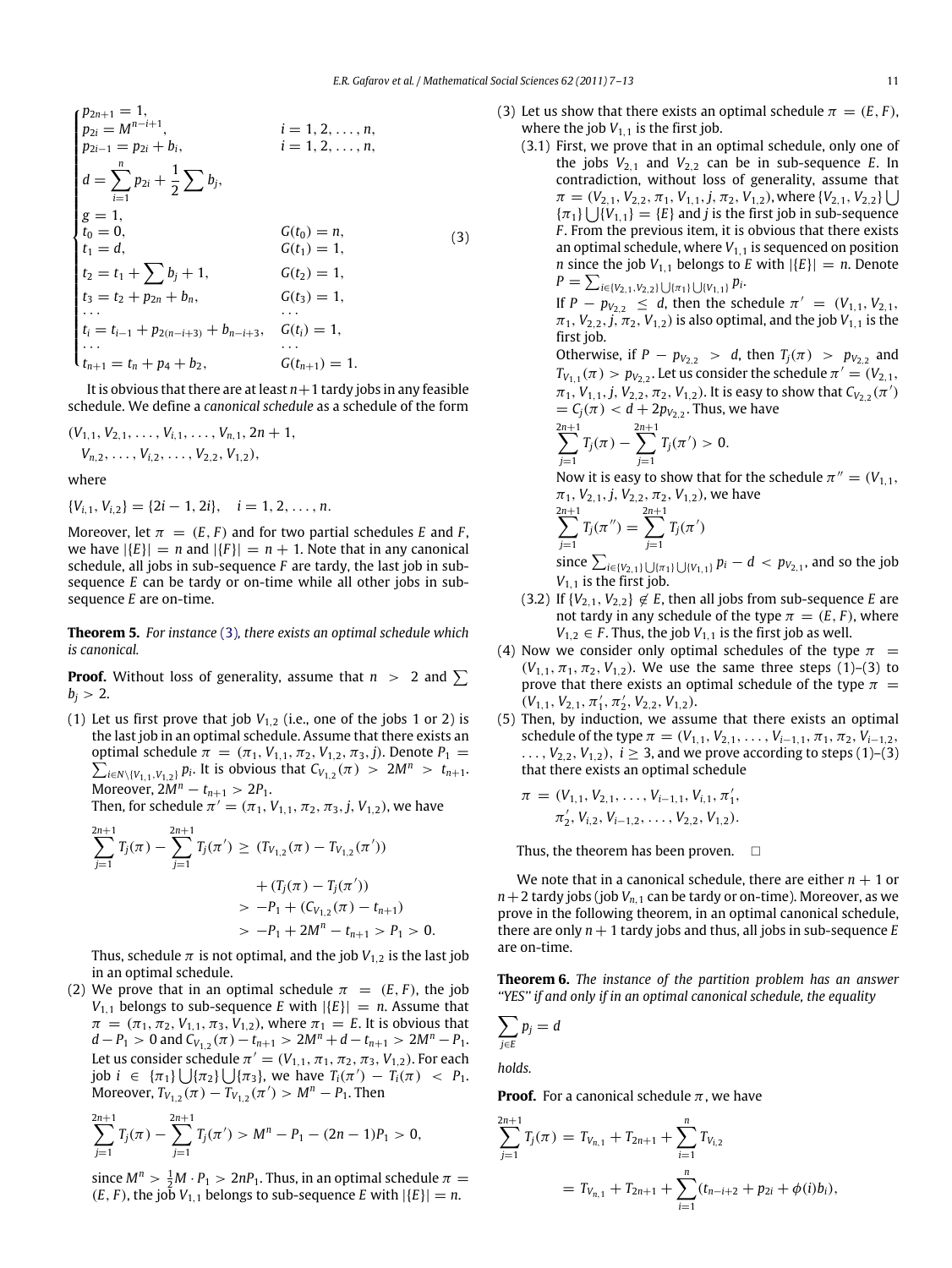where

$$
\phi(i) = \begin{cases} 1, & \text{if } V_{i,2} = V_{2i-1}, \\ 0, & \text{if } V_{i,2} = V_{2i}. \end{cases}
$$

In addition, inequalities  $0 \le T_{V_{n,1}} \le \frac{1}{2} \sum b_i$  and  $1 \le T_{V_{2n+1}} \le$  $\frac{1}{2}\sum b_i + 1$  hold. In fact, we want to minimize the value

$$
T_{V_{n,1}} + T_{2n+1} + \sum_{i=1}^{n} \phi(i)b_i.
$$

We attain the minimal value

$$
T_{V_{n,1}} + T_{2n+1} + \sum_{i=1}^{n} \phi(i)b_i = 0 + 1 + \frac{1}{2} \sum_{i=1}^{n} b_i
$$

if and only if  $C_{V_{n,1}} = d$ , i.e.,

$$
\sum_{j\in E} p_j = d. \quad \Box
$$

Thus, the special case  $1|NR, d_j = d, g_j = g | \sum T_j$  is NP-hard.

# 3.3. Properties of the problem  $1|NR| \sum T_j$

We complete this section with some comments about the problem of minimizing total tardiness with arbitrary processing times. For this problem  $1|N R| \sum T_j$ , Lawler's proposition [\(Lawler,](#page-5-7) [1977\)](#page-5-7)

 $\min(C_j^*, d_j) \leq d'_j \leq \max(C_j^*, d_j)$ 

holds. However, the well-known elimination rule by Emmons [\(Szwarc](#page-6-3) [et al.,](#page-6-3) [1999\)](#page-6-3), i.e.,

$$
p_j > p_i, d_j \geq d_i \Rightarrow (i \to j)
$$

does not hold. Here, the notation  $(i \rightarrow j)$  means that there exists an optimal schedule in which the processing of job *i* precedes the processing of job *j*.

Let us consider an instance with  $n = 3$  jobs and  $p_1 = p$  $1, p_2 = p_3 = 1, d_1 = d_2 = d_3 = p + 2, g_1 = 3, g_2 = g_3 = 2,$  and  $G(0) = 3$ ,  $G(p) = 4$ . For all optimal schedules of this instance, we have  $(j \rightarrow i)$ ,  $p_j > p_i$ ,  $d_j \geq d_i$ . Therefore, we cannot use the exact pseudo-polynomial algorithm by [Lawler](#page-5-7) [\(1977\)](#page-5-7) for the problem  $1 \parallel \sum T_j$  to solve the problem  $1|NR| \sum T_j$ .

## <span id="page-5-3"></span>**4. Budget scheduling problems with makespan minimization**

A *budget scheduling* problem is a financial scheduling problem described in this paper, where instead of the values  $g_j$ , values  $g_j^- \geq$ 0 and  $g^+_j \geq 0$  are given. The value  $g^-_j$  has the same meaning as  $g_j$ in the financial scheduling problem. However, at the completion time of job *j*, one has additional earnings  $g_j^+$  of the resource.

If we have  $g_j^ \geq g_j^+$  for all  $j = 1, 2, \ldots, n$ , then the new instance with  $g_j = g_j^- - g_j^+$  is not equivalent to the original one. Let  $G = \sum_{j=1}^n (g_j^- - g_j^+)$ . If  $\sum_{\forall t} G(t) < G + \max g_j^-$ , then not all sequences (schedules)  $\pi$  are feasible. For example, let  $n = 2$  and  $g_1^- = 100, g_1^+ = 3, g_2^- = 3, g_2^+ = 2$  and  $\sum_{\forall t} G(t) = 100$ . Then schedule (1, 2) is feasible but schedule (2, 1) is not feasible.<br>We denote this problem as  $1MP_{\epsilon}e^{-\frac{1}{2}(C-1)t}$  is obviour-

We denote this problem as 1|NR,  $g_j^-, g_j^+ \vert \mathcal{C}_{\text{max}}$ . It is obvious that this problem is *NP*-hard in the strong sense (since the financial scheduling problem is a special case of the budget scheduling problem).

**Remark 2.** If there exists a feasible schedule for an instance of problem 1|NR,  $g_j^-, g_j^+, g_j^- > g_j^+$ |C<sub>max</sub>, then the schedule  $\pi$  =  $(1, 2, \ldots, n)$  with  $g_1^{\perp} \geq g_2^{\perp} \geq \cdots \geq g_n^{\perp}$  is feasible as well.

If inequality  $g_j^- > g_j^+$  does not hold for all *j* = 1, 2, ..., *n*, then we can use the following list scheduling algorithm for constructing a feasible schedule.

<span id="page-5-8"></span>**Algorithm A.** First, all jobs  $j \in N$  with  $g_j^+ - g_j^- \geq 0$  are scheduled. In particular, schedule among these jobs the job with the minimal value  $g_j^-$ , if there is more than one job with this property, select the job with the largest value  $g^+_j - g^-_j$  . If all jobs *j* with  $g^+_j - g^-_j \geq 0$ have been sequenced, schedule the remaining jobs according to<br>non-increasing values  $\pi^+$ non-increasing values  $g_i^+$ .

Moreover, we can give the following remark concerning the possibility of approximation of the problem under consideration.

**Lemma 5.** *The problem*  $1|NR, g_j^{-}, g_j^{+}|C_{max}$  *is in APX.* 

**Proof.** Denote the set of times of earnings of the resource by  ${t_1, t_2, \ldots, t_{l-1}, t_l, \ldots, t_k}$ . Assume that for the times  ${t_1, t_2, \ldots, t_k}$ *tl*−1, *tl*} of earnings of the resource, there already exists a feasible schedule, but for the set  $\{t_1, t_2, \ldots, t_{l-1}\}$ , there is no feasible schedule. Then  $t_l$  is a lower bound for the optimal objective function value  $C_{\text{max}}^*$ . In addition,  $\sum_{j=1}^n p_j$  is also a lower bound for  $C_{\text{max}}^*$ . We can construct a feasible job sequence (schedule)  $\pi$  using [Algorithm A,](#page-5-8) where all jobs are processed from time *t<sup>l</sup>* without idle times. Thus, we obtain

$$
C_{\max}(\pi) = t_l + \sum_{j=1}^n p_j \leq 2C_{\max}^*.
$$

### **5. Concluding remarks**

In this paper, we have considered single machine financial and budget scheduling problems. For the first class of problems with a non-renewable resource, we presented various complexity results. Then we considered several special cases of the problem of minimizing total tardiness. In addition, we presented some properties of feasible solutions for the budget scheduling problem of minimizing the makespan.

For future research, it is interesting to derive several elimination rules and properties of optimal solutions for the above mentioned single machine problems since most of the problems considered are *NP*-hard in the strong sense and thus the construction of pseudo-polynomial algorithms seems to be impossible. Another direction of future research is the consideration of shop and parallel machine problems with a non-renewable resource.

#### **Acknowledgment**

The research was partially supported by DAAD (Deutscher Akademischer Austauschdienst): A/08/80442/Ref. 325.

#### **References**

- <span id="page-5-0"></span>Carlier, J., Rinnooy Kan, A.H.G., 1982. Scheduling subject to nonrenewable-resource
- <span id="page-5-5"></span>constraints. Oper. Res. Lett. 1 (2), 52–55. Du, J., Leung, J.Y.-T., 1990. Minimizing total tardiness on one processor is *NP*-hard. Math. Oper. Res. 15, 483–495.
- <span id="page-5-4"></span>Garey, M.R., Johnson, D.S., 1979. Computers and Intractability: The Guide to the Theory of *NP*-Completeness. Freeman, San Francisco.
- <span id="page-5-1"></span>Janiak, A., 1986. One-machine scheduling problems with resource constraints. In: System Modelling and Optimization. Springer, Berlin, Heidelberg, pp. 358–364.
- <span id="page-5-2"></span>Janiak, A., Potts, C.N., Tautenhahn, T., 2000. Single maschine scheduling with nonlinear resource dependencies of release times. In: Abstract 14th Workshop on Discrete Optimization. Holzhau, Germany, May 2000.
- <span id="page-5-7"></span>Lawler, E.L., 1977. A pseudopolynomial algorithm for sequencing jobs to minimize total tardiness. Ann. Discrete Math. 1, 331–342.
- <span id="page-5-6"></span>Lazarev, A.A., Gafarov, E.R., 2006. Special case of the single-machine total tardiness problem is *NP*-hard. J. Comput. System Sci. Int. 45 (3), 450–458.